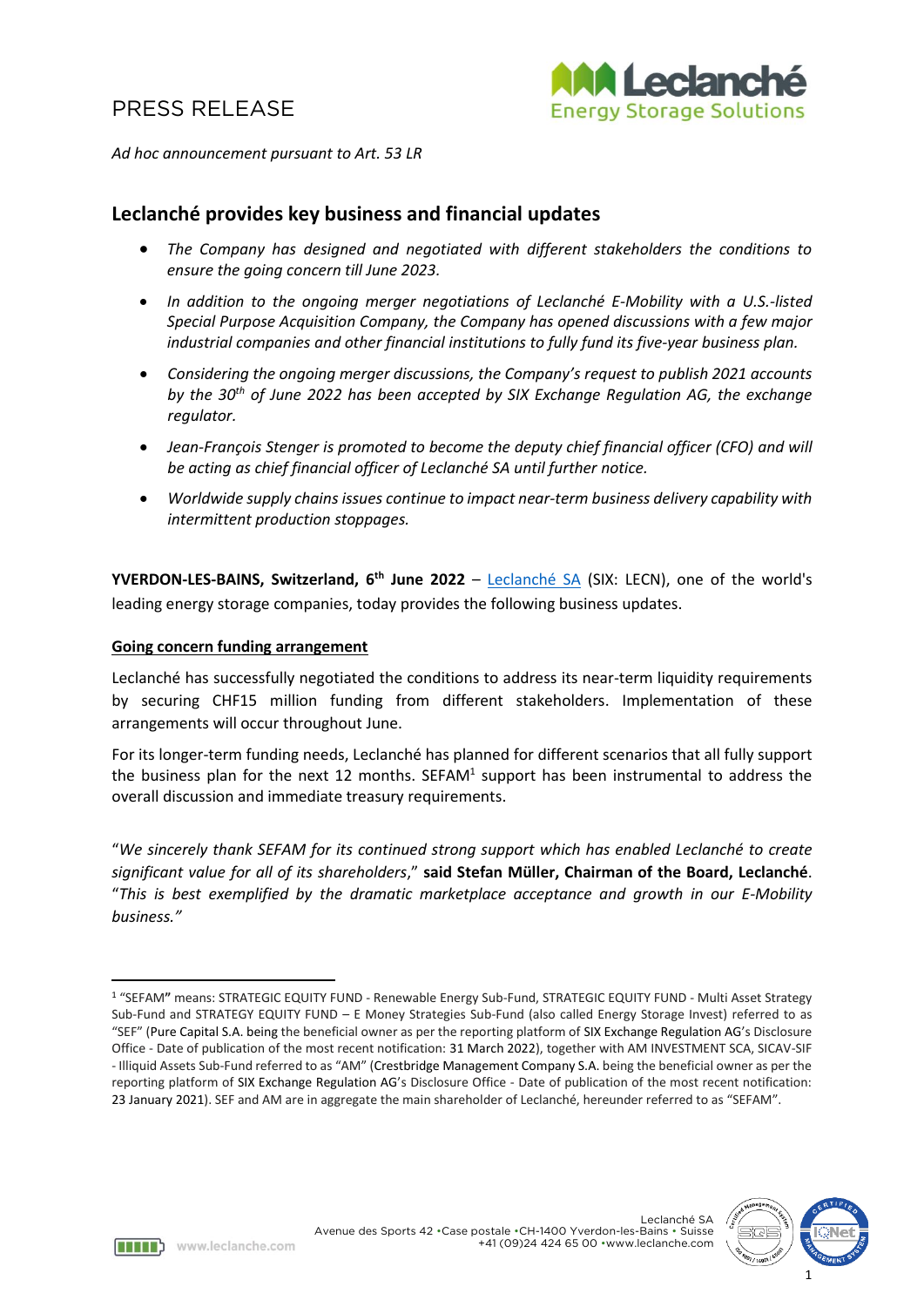# PRESS RELEASE



The Company continues to work on fully funding its business requirements through 2024 with various actions that are underway. These include:

- The merger process for Leclanché E-Mobility SA with a Special Purpose Acquisition Company ("SPAC"), as mentioned in the  $2^{nd}$  of May 2022 ad hoc announcement. In Leclanché's view, the due diligence process has been completed and is expecting to start the negotiation for the Business Combination Agreement (merger agreement). In the interim, the Company has opened discussions with other SPACs who were on its short list to ensure a competitive bidding process.
- Direct confidential discussions with a few major industrial companies for a strategic investment in Leclanché E-Mobility.

### **Jean-François Stenger promoted to Deputy Chief Financial Officer**

"*I am pleased to announce that Jean-François Stenger, who until now has served as the Group Financial Controller, has been promoted to Deputy Chief Financial Officer of the Company. It a well-deserved recognition of the diligent work Jean-François has performed for many years. I am sure he will continue to excel even further in this new role*," **said Anil Srivastava, Chief Executive Officer of Leclanché**. "*With this change, the Company will end the interim assignment given to Fabrizio Pauletti. We thank Fabrizio for stepping in to help the Company at a crucial time."*

## **Publication of 2021 Annual Accounts by 30th June 2022**

The Company has requested an extension of the deadline to publish its 2021 annual report to implement measures addressing its over indebtedness according to Art. 725 par. 2 of the Swiss Code of Obligations and to arrange funding for the going concern – both essential for the Company's external auditors to finalise audit procedures and to issue audit opinions on the 2021 consolidated and statutory financial statements. The Company confirms that it has secured additional subordination of the loans from SEFAM to resolve its over indebtedness. The Company has also made arrangements for funding to support the business plan through June 2023.

In its decision of the 2<sup>nd</sup> of June 2022, SIX Exchange Regulation AG approved an extension of the publication deadline of Leclanché's 2021 annual report until the 30<sup>th</sup> of June 2022. SIX Exchange Regulation AG requested Leclanché to insert the below excerpt in this press release*:*

"The Issuer's request is granted as follows:

**I. The exemption application of Leclanché (Issuer) dated 1 June 2022 requesting a second extension of the deadline to publish its 2021 annual report and to file such report with SIX Exchange Regulation AG until 30 June 2022 at the latest is granted with the following reservation (lit. a) and under the following conditions (lit. b):**

**a. SIX Exchange Regulation AG reserves the right to suspend trading of the registered shares of the Issuer in case its 2021 annual report is not published in accordance with the provisions on ad hoc publicity (Art. 53 of the Listing Rules [LR] in connection with the Directive on Ad hoc Publicity DAH]) and not filed with SIX Exchange Regulation AG until Thursday, 30 June 2022, 11.59 pm CET, at the latest.**



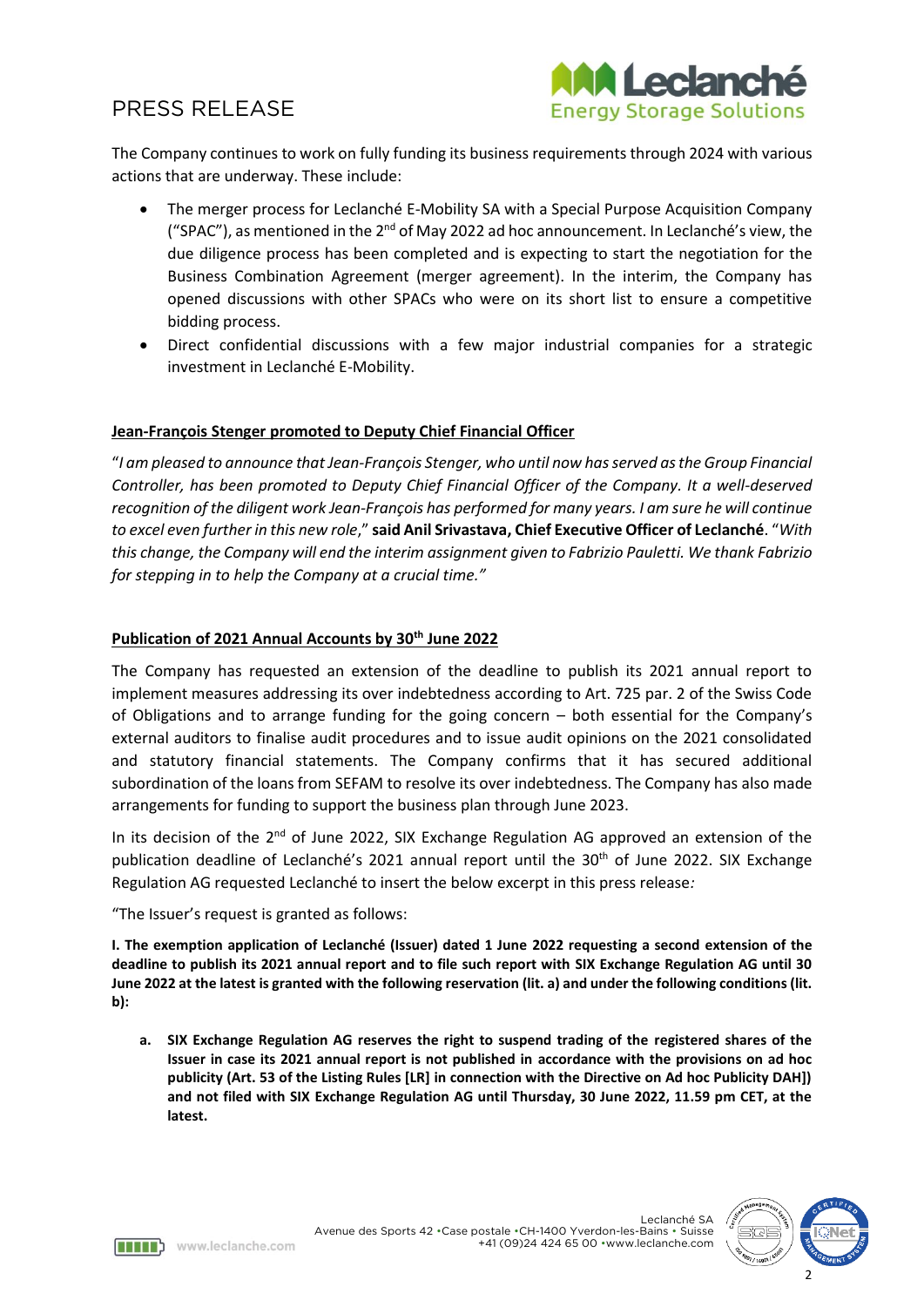## PRESS RELEASE



**b. Leclanché is required to publish a notice in accordance with the provisions on ad hoc publicity (art. 53 LR in connection with the DAH) concerning this decision until Monday, 6 June 2022, 7.30 am CET, at the latest. The notice must contain:**

- **the unaltered reproduction of the wording of para. I. of this decision, placed in a prominent position;** - **the reasons for the application of the Issuer requesting an extension of the deadline to publish its 2021 annual report and to file such report with SIX Exchange Regulation AG.**

**\*\*\***

For more information, write to [info@leclanche.com](mailto:info@leclanche.com) or visit [www.leclanche.com.](http://www.leclanche.com/)

#### **About Leclanché**

Headquartered in Switzerland, Leclanché SA is a leading provider of high-quality energy storage solutions designed to accelerate our progress towards a clean energy future. Leclanché's history and heritage is rooted in over 100 years of battery and energy storage innovation and the Company is a trusted provider of energy storage solutions globally. This coupled with the Company's culture of German engineering and Swiss precision and quality, continues to make Leclanché the partner of choice for both disruptors, established companies and governments who are pioneering positive changes in how energy is produced, distributed and consumed around the world. The energy transition is being driven primarily by changes in the management of our electricity networks and the electrification of transport, and these two end markets form the backbone of our strategy and business model. Leclanché is at the heart of the convergence of the electrification of transport and the changes in the distribution network. Leclanché is organised along three business units: stationary storage solutions, e-Transport solutions and specialty batteries systems. Leclanché is listed on the Swiss Stock Exchange (SIX: LECN).

SIX Swiss Exchange: ticker symbol LECN | ISIN CH 011 030 311 9

#### **Disclaimer**

This press release contains certain forward-looking statements relating to Leclanché's business, which can be identified by terminology such as "strategic", "proposes", "to introduce", "will", "planned", "expected", "commitment", "expects", "set", "preparing", "plans", "estimates", "aims", "would", "potential", "awaiting", "estimated", "proposal", or similar expressions, or by expressed or implied discussions regarding the ramp up of Leclanché's production capacity, potential applications for existing products, or regarding potential future revenues from any such products, or potential future sales or earnings of Leclanché or any of its business units. You should not place undue reliance on these statements. Such forward-looking statements reflect the current views of Leclanché regarding future events, and involve known and unknown risks, uncertainties and other factors that may cause actual results to be materially different from any future results, performance or achievements expressed or implied by such statements. There can be no guarantee that Leclanché's products will achieve any particular revenue levels. Nor can there be any guarantee that Leclanché, or any of the business units, will achieve any particular financial results.